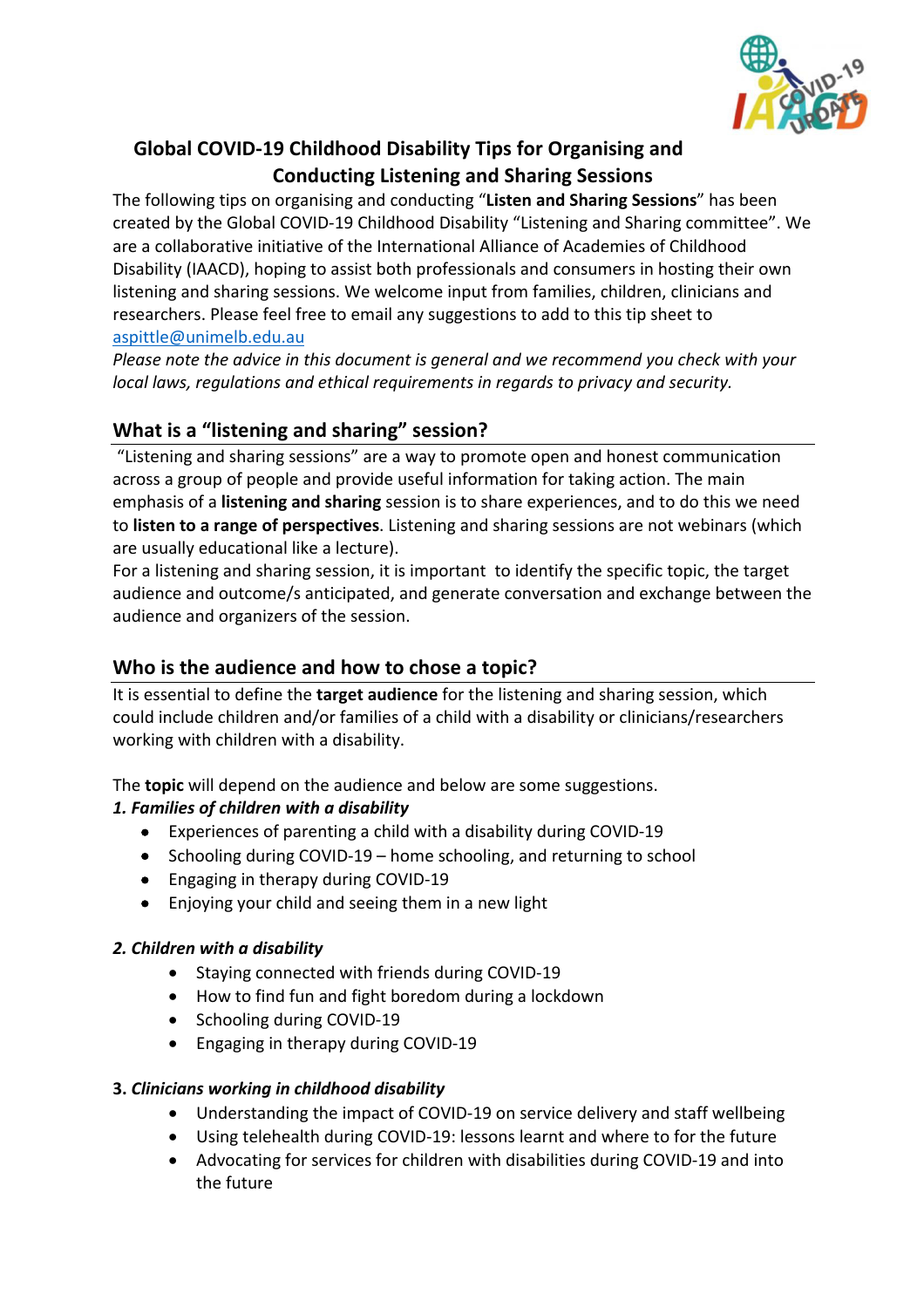

## *4. Researchers working in childhood disability*

- Understanding the impact of COVID-19 on the research landscape
- How can we adapt our research protocols, including assessments, due to COVID-19 restrictions
- What are the research priorities for services for children with disabilities and their families during COVID-19, and into the future (consumer involvement recommended)

# **Organisation needed prior to the session**

## **Define the goal(s) of your session**

• Clearly define goals and expected outcomes of the session. An example for a family session: "Our goal is for families of children with disabilities to listen to one another, and share their experiences in relation to COVID-19, and collectively identify priorities for advocacy"; or for clinicians: "Our goal is for clinicians to share our experiences, to learn what has worked, what has not worked and what learnings we can take into the future".

#### **Delegate a host and support roles**

• Delegate a **host** (a person to lead and moderate the discussion) and **support person/s** (to assist with technology and monitor chat/interactive functions) and keep notes. For the sessions with families, it may be an idea for the host to be a parent of a child/adolescent with a disability to facilitate more open conversations.

#### **Plan the format of the session**

- The format of the session is flexible and could include: a number (2-5) of short presentations (e.g., lived experiences of families with children with disabilities, professionals reporting on outcomes of other COVID-19 surveys of families' responses to COVID-19, and/or other topics) followed by open discussion. You might give the audience a number of questions/themes to discuss during the session (e.g. "Tell us about your experience, what are you worries, what are your challenges, what has surprised you, what should we be advocating for?..."). Ensure there's plenty of time for open discussion and active listening rather than too many people formally presenting.
- As per above, encouraging participants to complete a short survey with a few key questions prior to the session can allow themes to be identified for the host to lead discussion, and to identify potential future sessions.
- The duration of the session (e.g. 60 minutes, 90 minutes) should be made clear prior to the session so participants know how much time is required. This especially important for families who may need to organise other care arrangements.
- Decide whether you are going record the session (*pros*: the session can be viewed by others post and used for advocacy with consent; *cons*: some people may be conscious of being recorded and therefore not speak honestly). It's essential to have consent if recording is going to occur and inform participants prior to the session.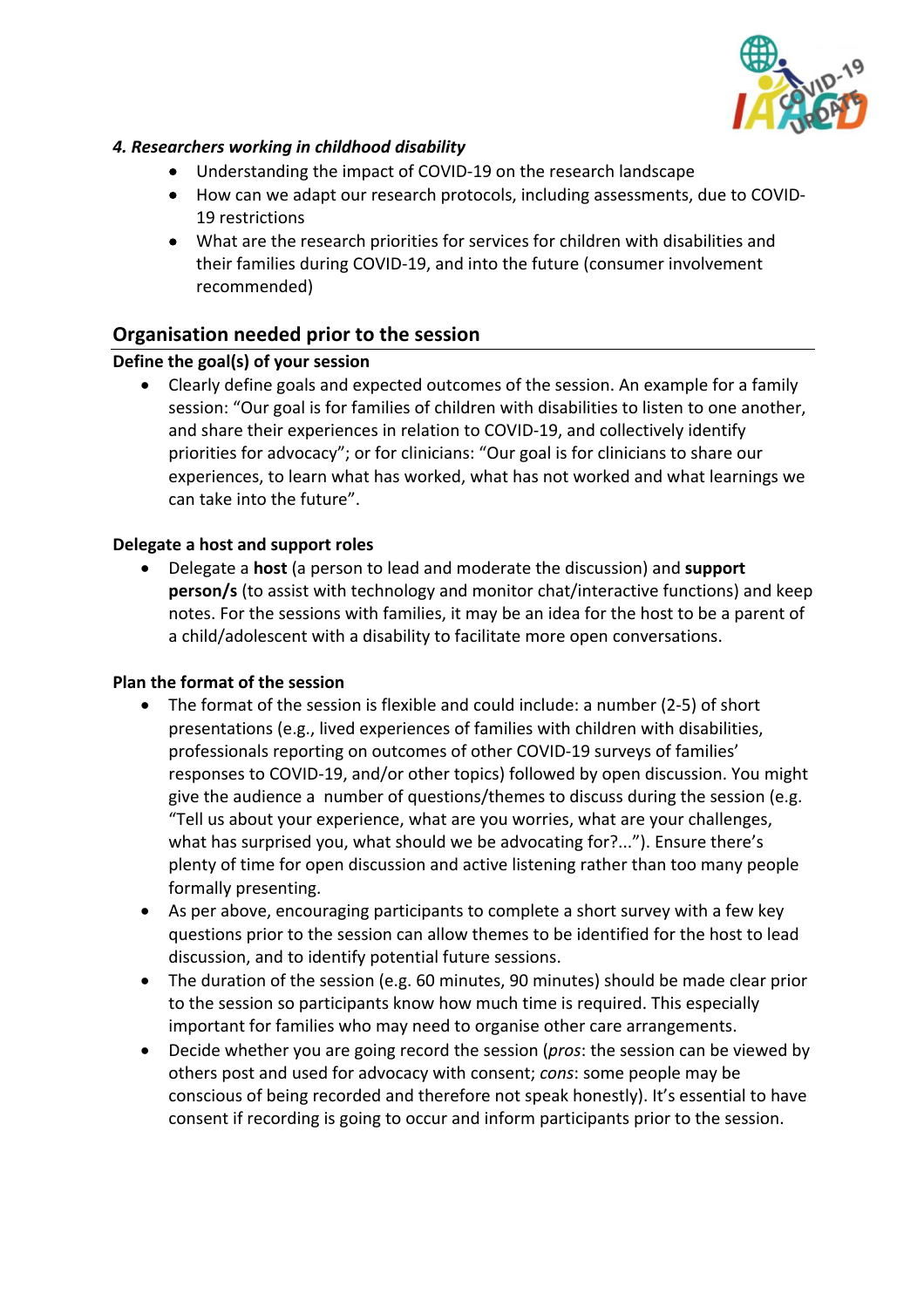

# **Technology**

• Technology: examples of useful platforms include Zoom, Webex, Microsoft Teams and Facebook live. Check how many people can join the session and use a password to ensure a secure meeting (for platforms such as zoom). Consider the audience when choosing the platfrom, families might be more familiar with facebook (although not as private), whereas Zoom/Microsoft teams/Webex maybe more familiar to professionals. It may also be possible to livestream a session to the Facebook or YouTube account of an organisation – this may make the session accessible to more people. Check with your local laws and organisation about privacy and technology regulations.

## **Advertising and registration**

- Registration prior to the session is recommended so that you have contact details of participants. Whilst these sessions are not designed to provide specific medical/therapeutic advice, it is particularly important to ensure you can follow-up on any concerns that are raised during the session that seem to need follow-up (e.g. safety concerns).
- The registration form can include questions such as what the participant's profession is; are they a child or family member; country of participation; and relevant contact details such as email. This could include pre-session questions as per above to survery the audience. If the session is to be recorded, you can use the registration form to gain consent.
- If the session is to be recorded, this should be mentioned in advertising, along with whether participants can watch the session after the live recording.
- Make posters/flyers to advertise on social networks such as Facebook, twitter, and whatsapp groups, to report on: the topic, speakers, date, time, platform to use.
- .Allow time (e.g., 2 weeks) for advertising and for people to block out time in their diary/organise care if needed.
- Once registered email participants, with instructions and the access link to the platform.

#### **Practice/ briefing session**

• Listening and sharing on these platforms may be new to many people. To help the presenters/panelists feel more comfortable, it may be useful to have a practice session a day before the live session. This helps familiarise presenters with the platform, and they are introduced to each other.

#### **Inclusion**

- To be as inclusive as possible and listen to the views of diverse families in situations where a parent cannot access Zoom/Webex/Teams and be part of the live session, it may be an idea for a family, child, clinician or researcher to pre-record their presentation on whatsapp and to send it through to the moderator. This obviously limits certain participation, if they do not have access, but at least their views and perspectives will be heard.
- Consider whether you will need captioning and/or extra time to allow children additional time to express themsleve (e.g. when using AAC)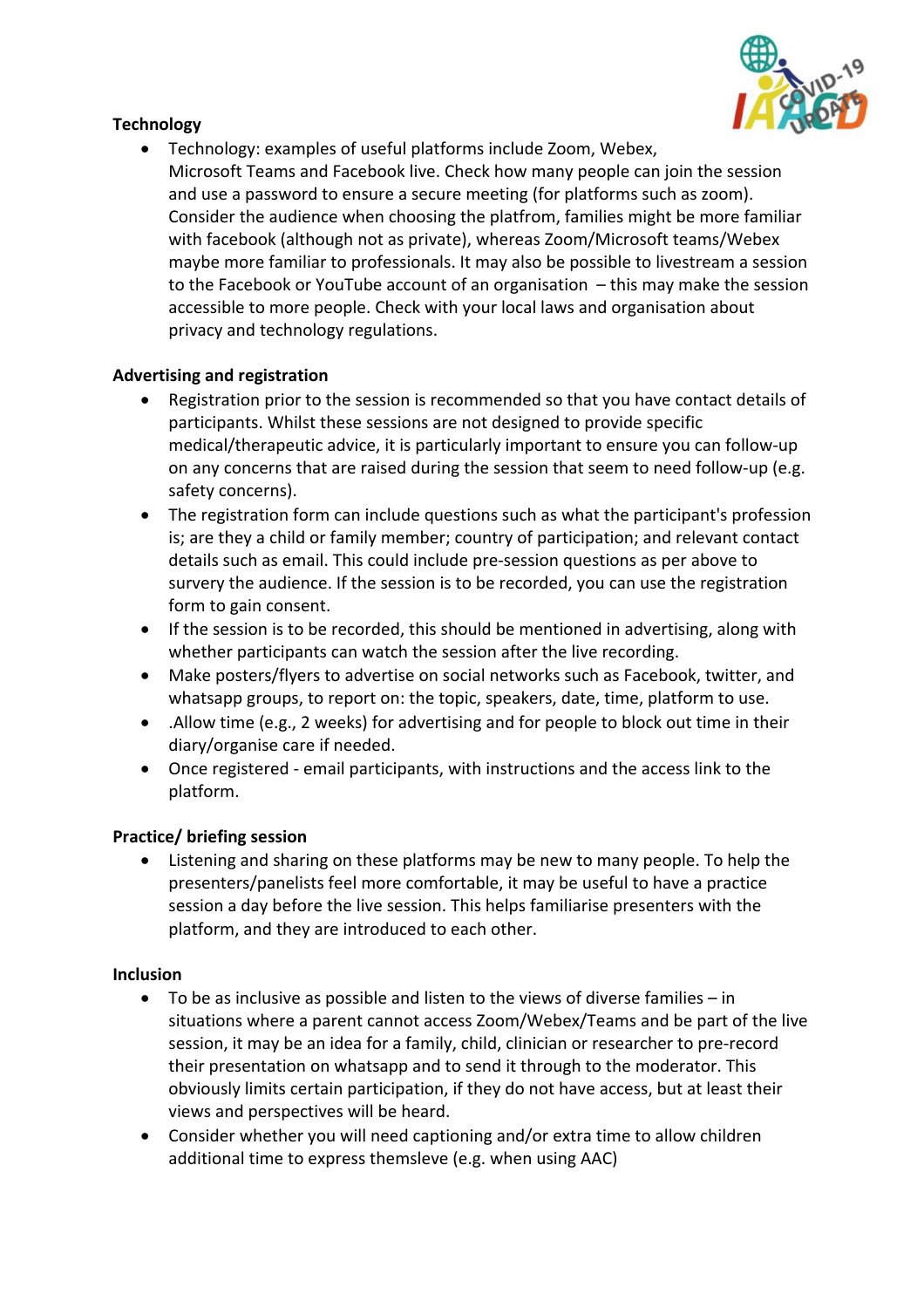

# **During the session**

The role of the host is to facilitate the session and inform participants of etiquette of the session.

# **At the beginning**

The host should introduce themself and the purpose of the session. Explain the ground rules for the session, including:

- Orientate listeners to the platform
- Recording: Let the audience know if you are recording the session. Inform participants they can turn off their video and not participate in chat/online comments if they do not wish to be recorded.
- Mute microphones when not talking and show people how to do that.
- Turn video off if connection is poor but ideally to keep it on to improve engagement, use of chat/interactive functions
- Explain how people should indicate that they would like to talk next (e.g. put their hand up, or the host will ask people to speak in certain order). Describe the 'chat' function available on most platforms.
- Safe space: everyone should have the right to speak without being interrupted. Everyone's experiences and perspective are important, even though they may differ to our own. If anyone feels uncomfortable during the session, please send the moderator a private message if you do not want to communicate concerns with the wider group
- Purpose of the session: ensure that the participants understand the purpose of the session and proposed outcomes. This is a **listening and sharing session** and will not involve individualised medical and therapeutic advice.
- Outline the format of the session: e.g., brief set presentations, followed by listening, with open questions throughout. Encourage participants to use chat function during session or write down notes to ask during talks for later question time.
- Inform everyone that it might take some time for some children to express themselves (e.g., when using augmentative communication aids).
- Recording the session remember to press the record button when the session starts. You don't necessarily want to start recording when the meeting opens and participants are coming online; the recording should start when the session starts.
- Host to facilitate questions with the assistance of the moderator. Try to ensure everyone who wants to speak has the opportunity. Some people may prefer to use the chat function rather than speak.
- When opening the discussion, consider using an "icebreaker" question to stimulate discussion, such as (in a session with children) "What's been the best thing about (not) going in to school?".

## **At the end of session**

- Summarise main themes and action points, if any, and who will be involved in the 'action'.
- Provide contact details if further questions, comments, debriefing etc needed
- If the session is recorded, ensure the host saves the recording and let people know where and how the recording will be available.